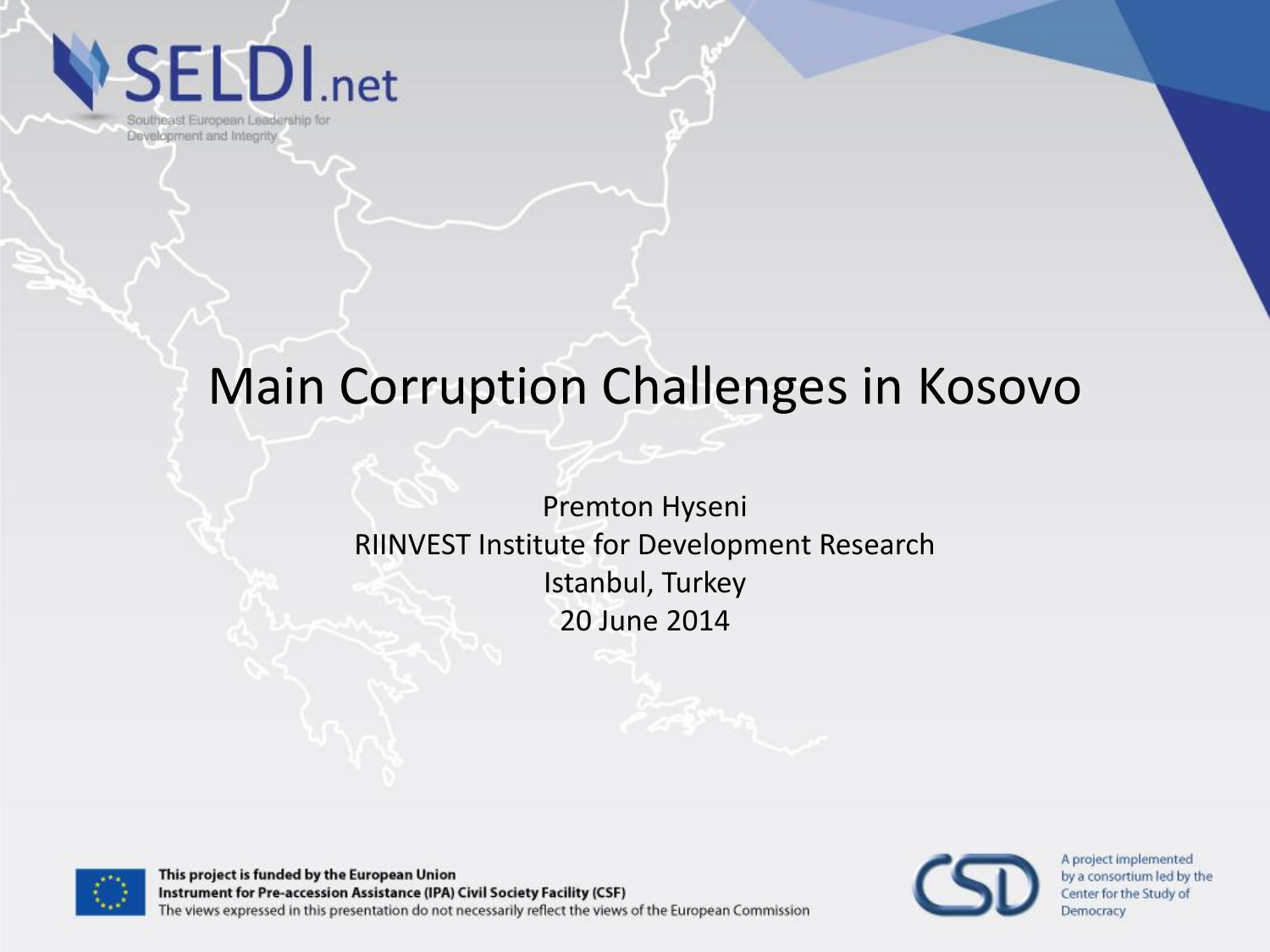# Introduction: Corruption Environment in Kosovo

- Post-conflict setting
- International Presence
- Perception of corruption
- Developed legislative framework, weak implementation

**As you see it, which are the three paramount problems in Kosovë today?**

#### **(1,000 respondents) Count**

| <b>Corruption</b> | 755 |
|-------------------|-----|
| Unemployment      | 610 |
| Crime             | 303 |





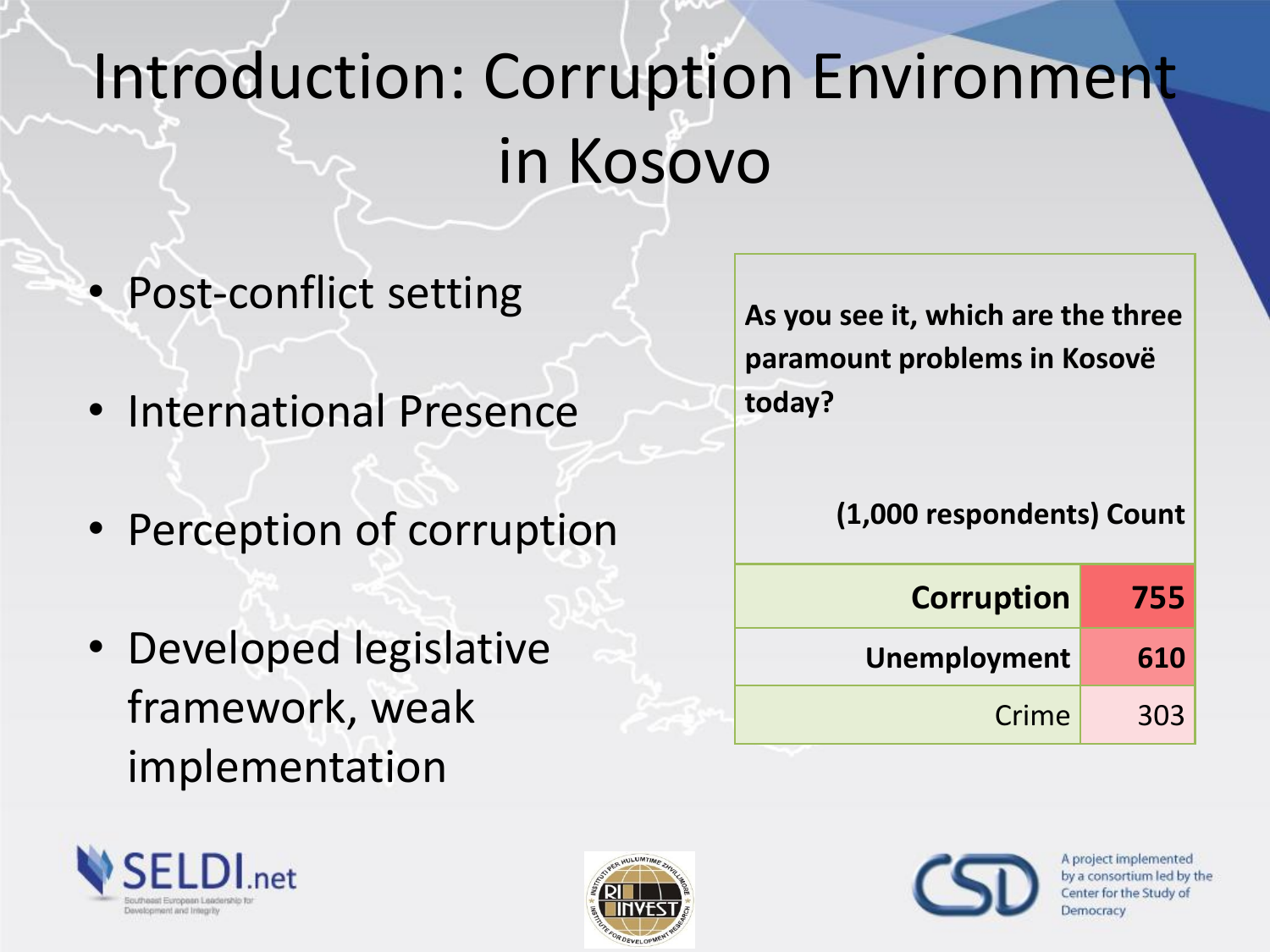# Corruption Levels in Kosovo **Corruption Spread**

| l Index                          | value |
|----------------------------------|-------|
| <b>Corruption pressure</b>       | 2.1   |
| Involvement in corrupt practices | 1.6   |
| <b>Spread of corruption</b>      | 6.9   |

**Your assessment of corruption proliferation in (country) has been formed mainly on the basis of:**



| According to you, how far is corruption         |     |  |
|-------------------------------------------------|-----|--|
| proliferated among the following groups:        |     |  |
| 10=Almost everybody is involved                 |     |  |
| Ministers 8.0                                   |     |  |
| Officials at ministries 7.1                     |     |  |
| <b>Members of parliament</b>                    | 7.0 |  |
| Judges 6.9                                      |     |  |
| <b>Political party and coalition</b><br>leaders | 6.9 |  |

**According to you, to what extent is corruption spread in the following countries? 10= Spread to the greatest extent Kosovo 9.0 Albania 8.3 Serbia 7.9**





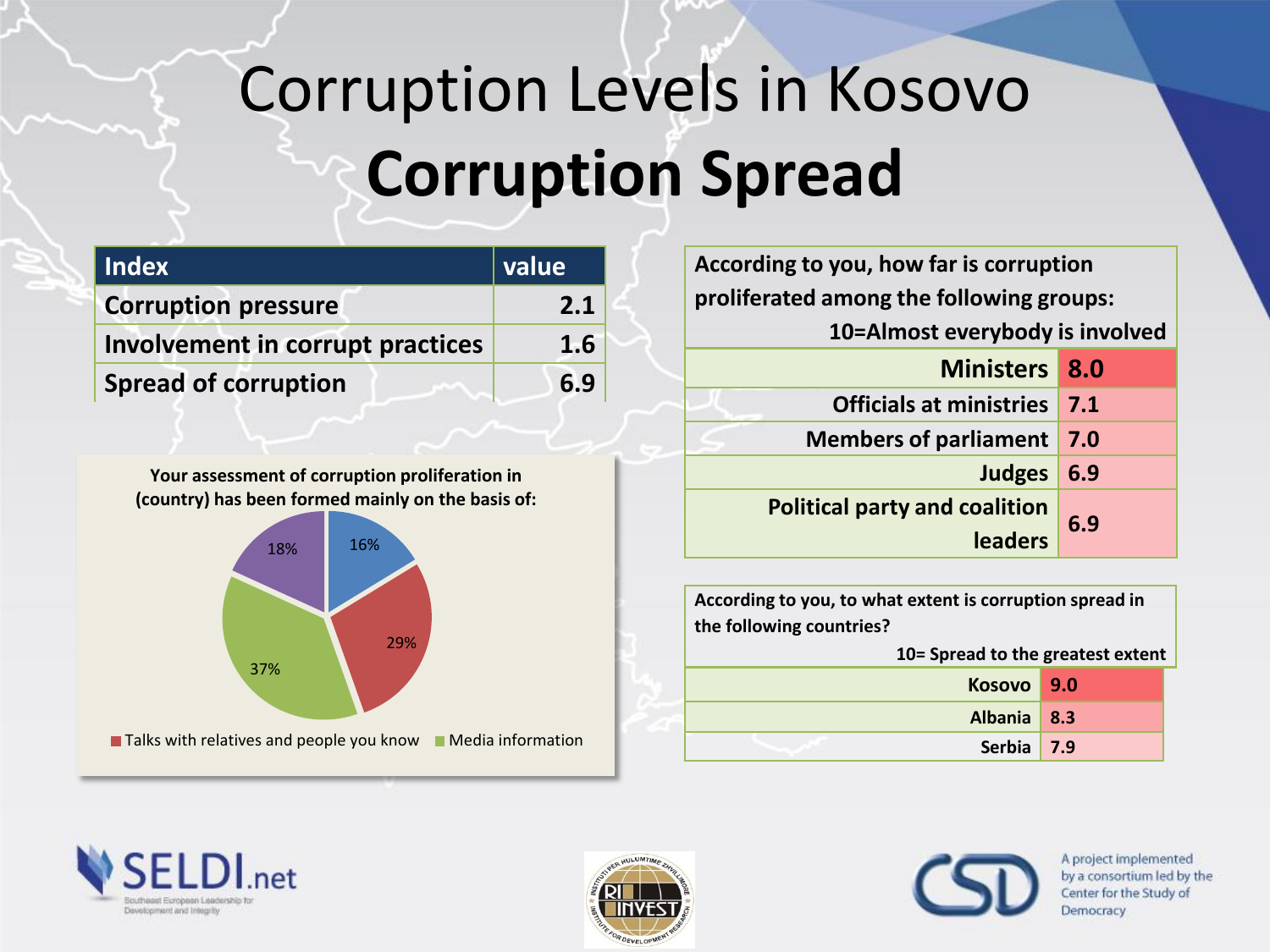# Corruption Levels in Kosovo **Attitudes towards Corruption**

| <b>Index</b>                        | value |
|-------------------------------------|-------|
| <b>Acceptability in Principle</b>   | 2.7   |
| <b>Susceptibility to corruption</b> | 2.6   |

**In your opinion, which of the following actions are examples of "corruption"?**

**% answered YES** 

| Giving money / doing a favour to an      |     |  |
|------------------------------------------|-----|--|
| administration official in order to win  | 80% |  |
| a competition, concession or public      |     |  |
| procurement tender                       |     |  |
| Lobbying a public official to hire a     | 77% |  |
| relative (family, friend) of yours       |     |  |
| Giving money to a police officer so that | 76% |  |
| your driver's license is not suspended   |     |  |
| Administration officials accepting       |     |  |
| money for allowing tax evasion or tax    | 76% |  |
| reduction                                |     |  |

**Unacceptable to accept an invitation for a free lunch/dinner to solve personal problems (by education level)**







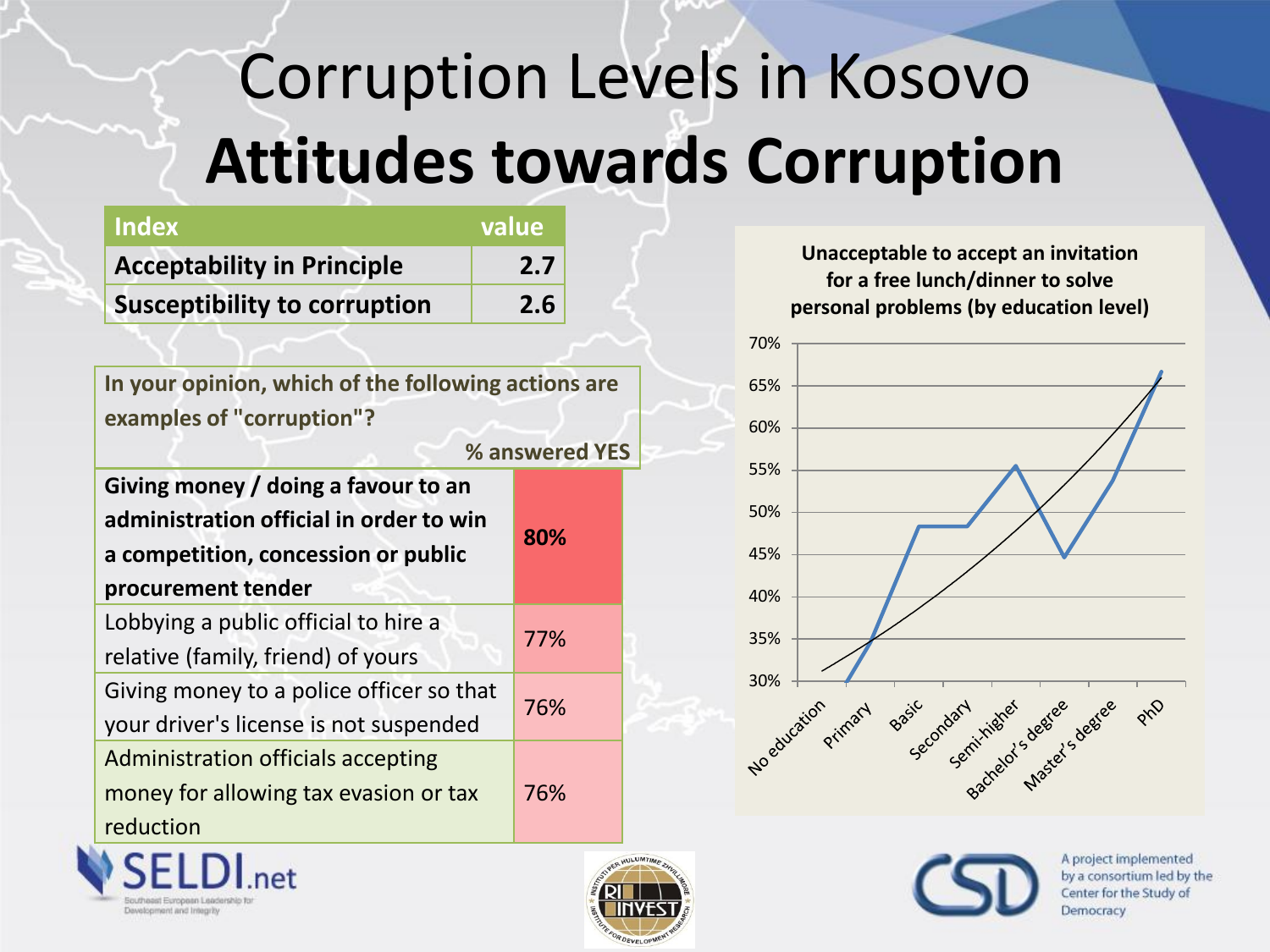# Anticorruption Policies and Regulatory Environment

- Fully developed legislation
- Strategy and Action Plan for 2012-2016
- Recent development
	- Updated: Law on financing of political parties
		- Remaining issues: Financial statements by political parties, centralized bank transactions system.
	- Red tape removal
	- Confiscation of illegally acquired assets (burden of proof)





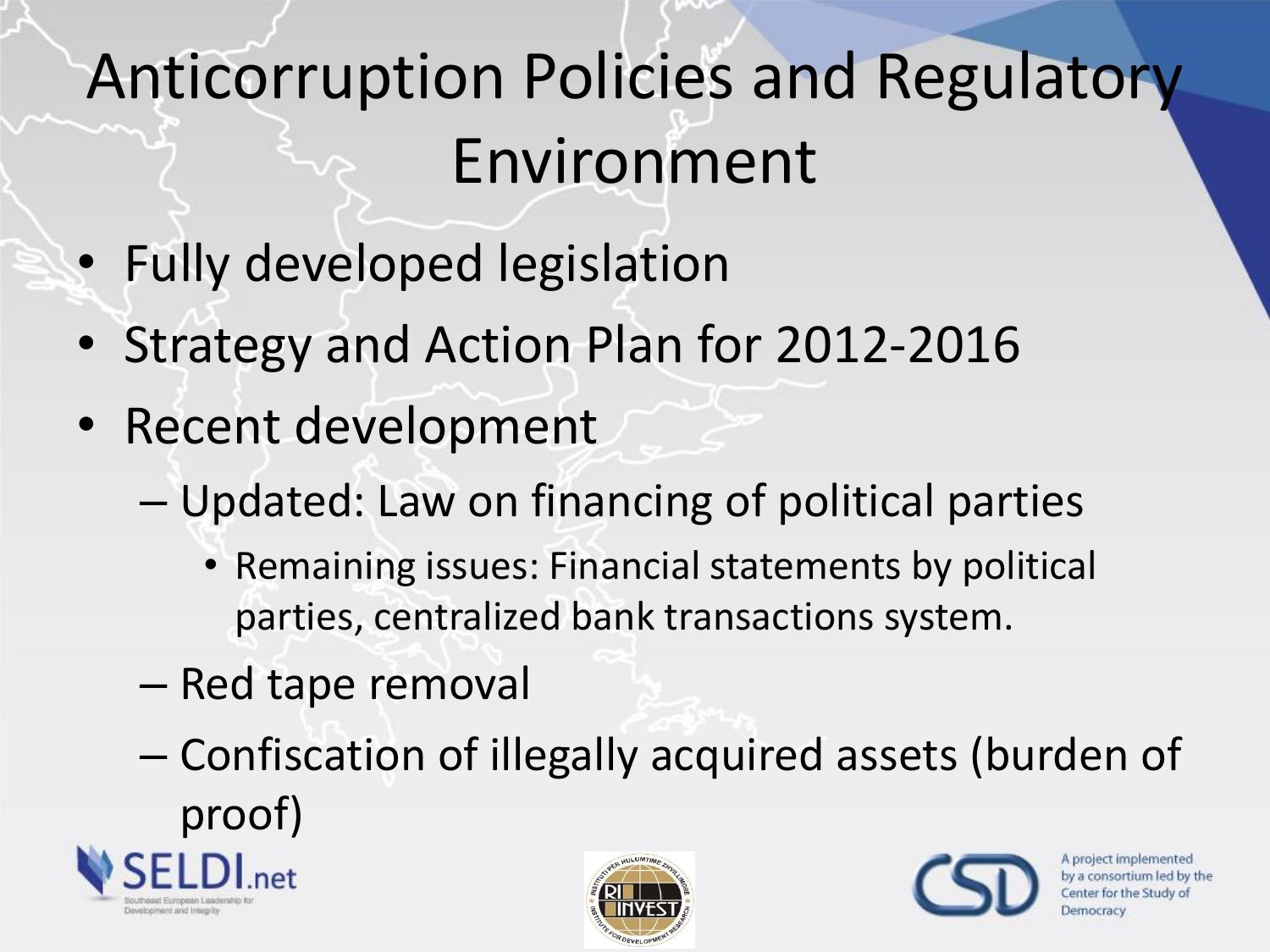# Institutional Practice and Enforcement of the Law

- Anti-Corruption Agency
	- Success: Wealth declaration
	- Failure: Conflict of interest cases
- State Prosecutor Office, "Group of Prosecutors against corruption" (semi-formal)
- Special Prosecution, Anti-Corruption Task Force – Five local, and three EULEX prosecutors
- National Council against Corruption
- Office of the Auditor General





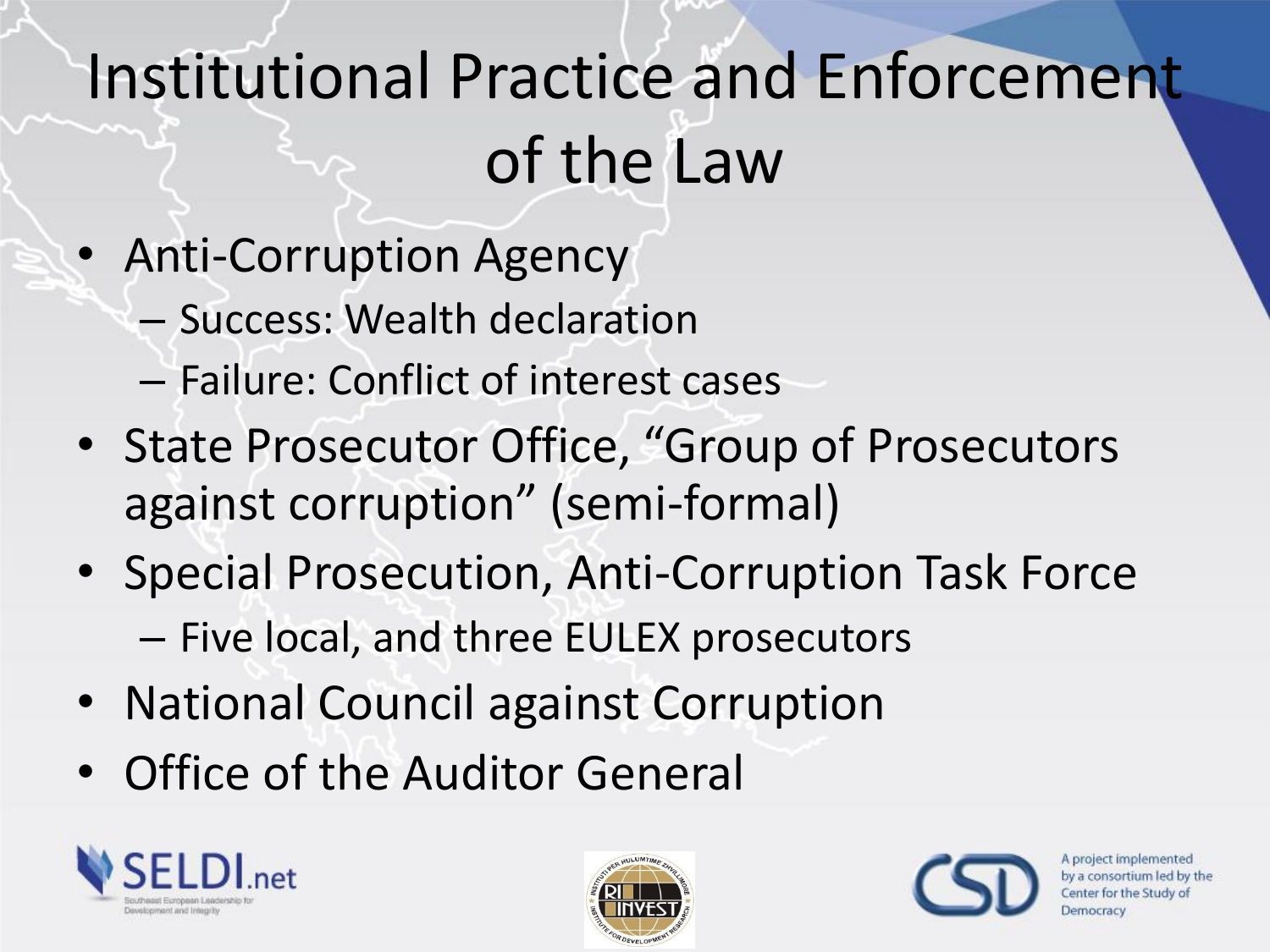### Corruption and the Economy

- Doing business
- UNODC
	- "of all the businesses that had contact with a public official in the 12 months prior to the survey 3.2 per cent paid a bribe to a public official."
- Informal Economy
- Lack of proper data
- Public procurement





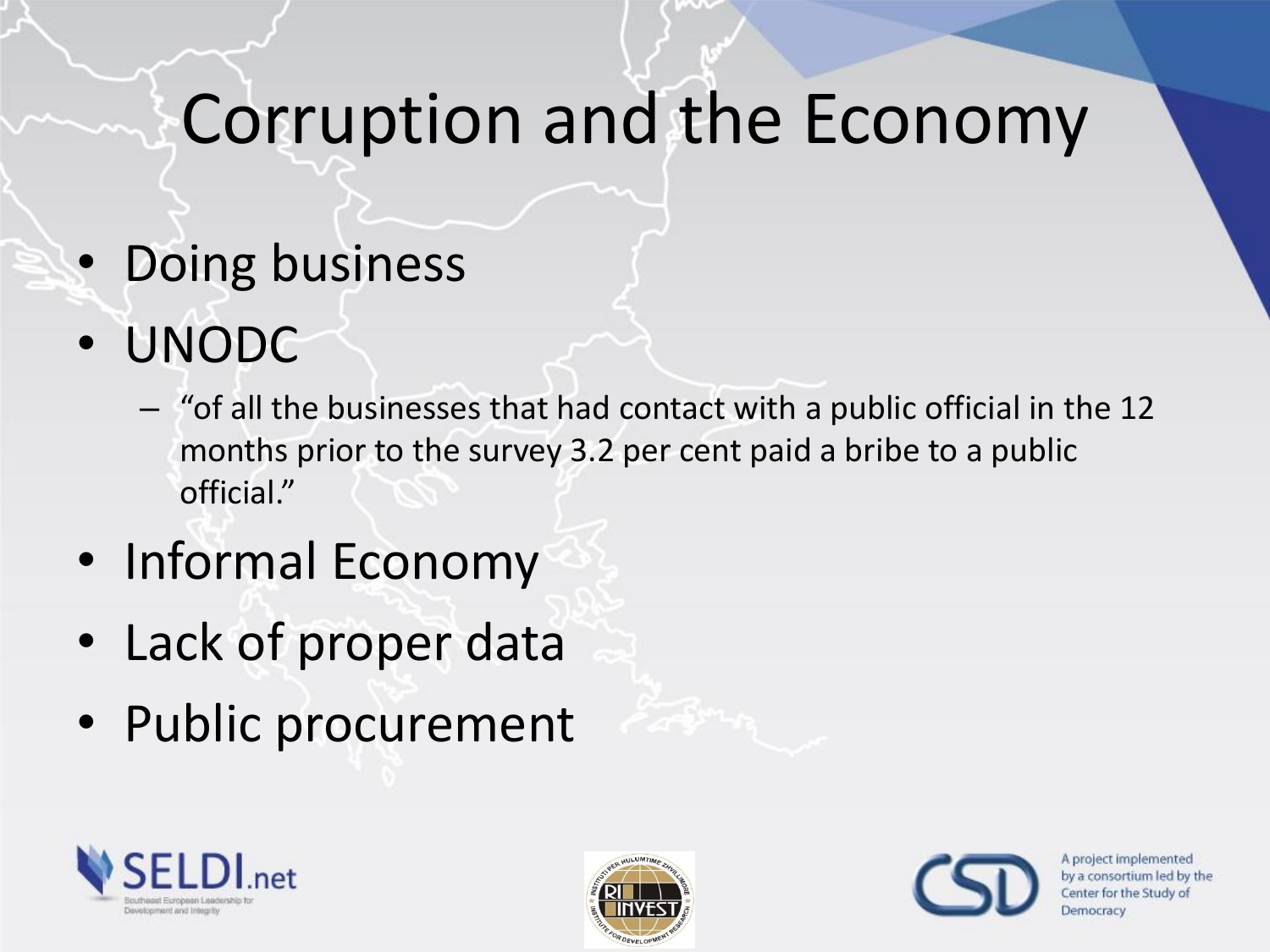#### Corruption and the Economy

46,0% 650,0 € **Figure 1. Capital expenditure (in million EUR) and capital expenditure relative to total spending (in percentage)** 

**Figure 3. Social transfers (in million EUR), subsidies and transfers relative to total spending (in percentage), and social transfers relative to total spending (in percentage)**







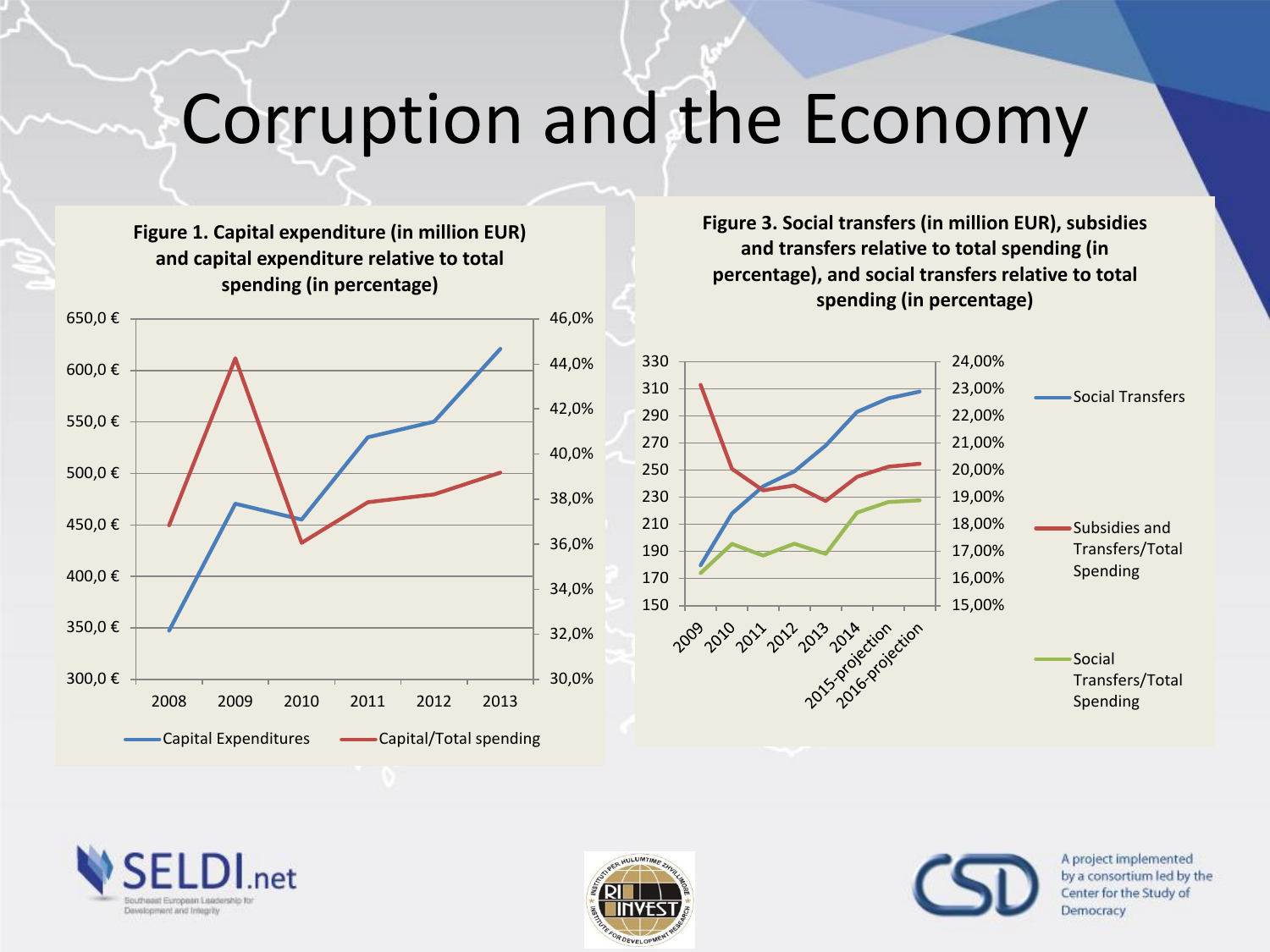## Civil Society in Anticorruption

- Around 7,000 NGOs in 2013
	- Estimated that less than 10% of them are active
	- Donor driven,active only when funding is available
- Government Strategy for cooperation with CS
- Success: Awareness-raising, make information available, public shaming
- Limited role on data collection





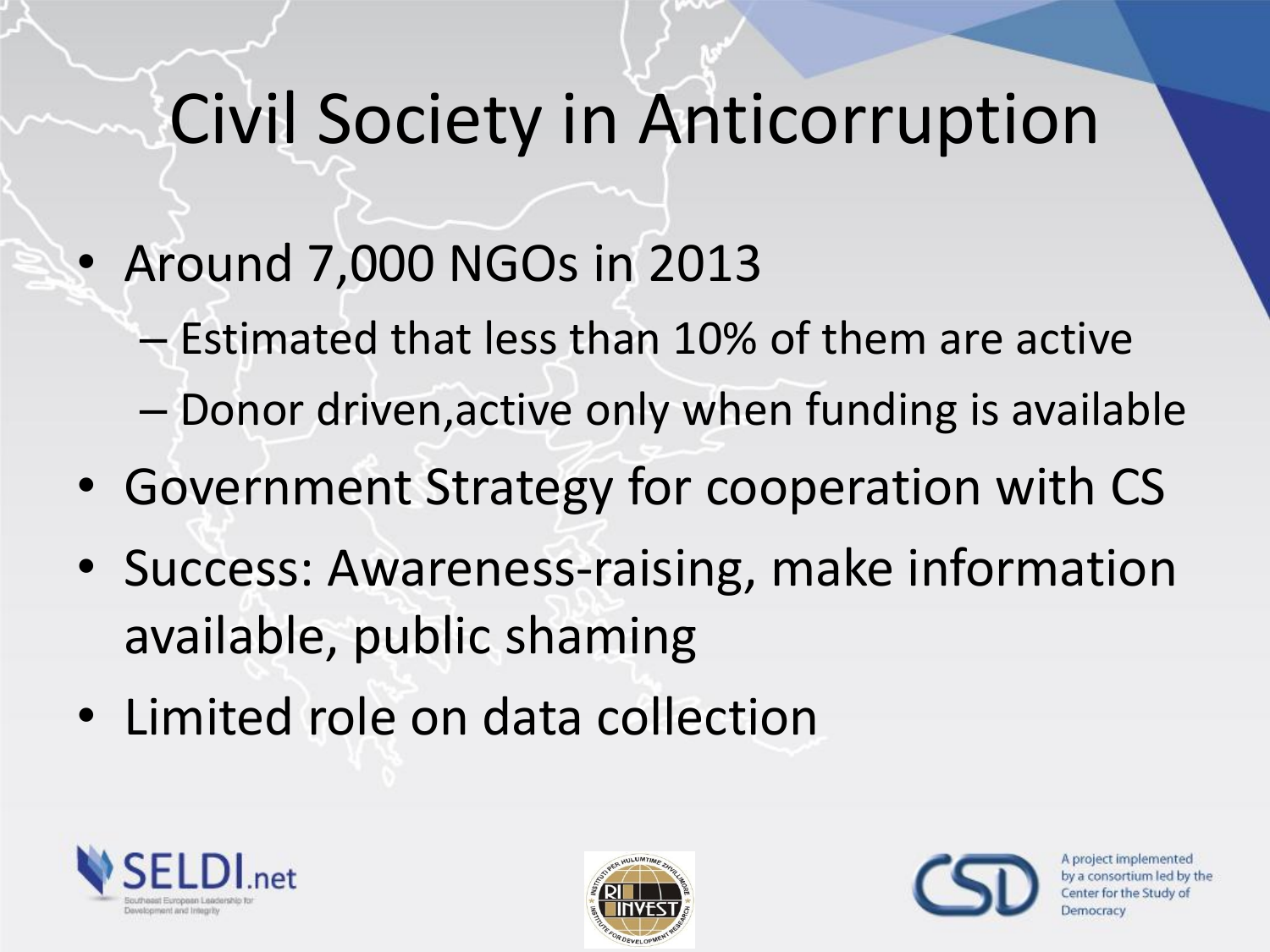## International Cooperation

- Progress report findings
	- Legislative framework is in place
	- Weak cooperation amongst agencies
	- Incompliance with requirements treated as an administrative rather than criminal offence
	- Lack of statistics
- EULEX (EU Rule of Law Mission in Kosovo)
- Monitoring by international institutions: – Public pulse indicators
- Transparency International ranking: 111 (2013)





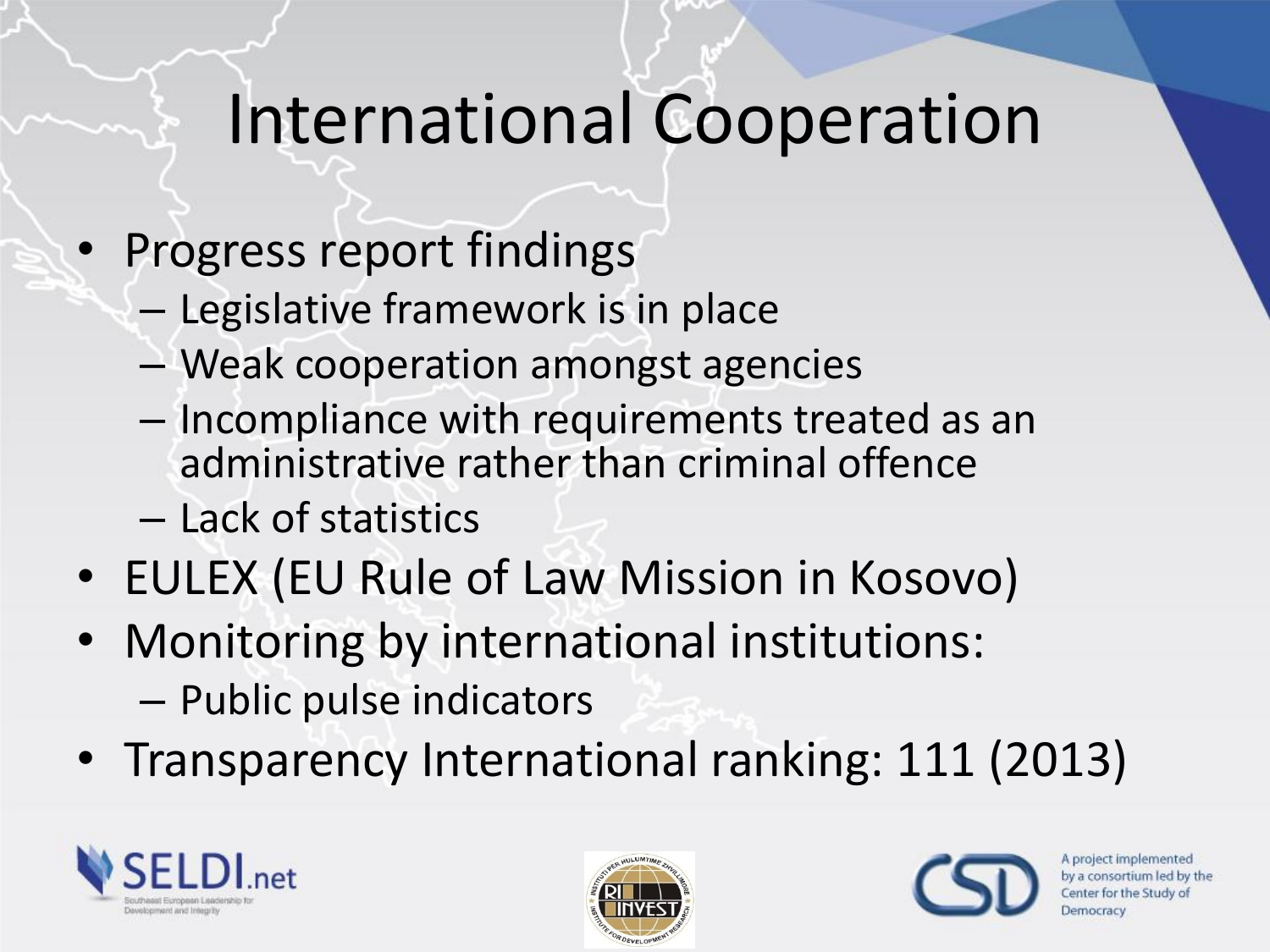## Policy Recommendations

- Coordination amongst bodies in charge of fighting corruption
- Work on the independence of the judiciary
- Independent institutions and CSOs
- Penalizing incompliance rather than issuing administrative fines